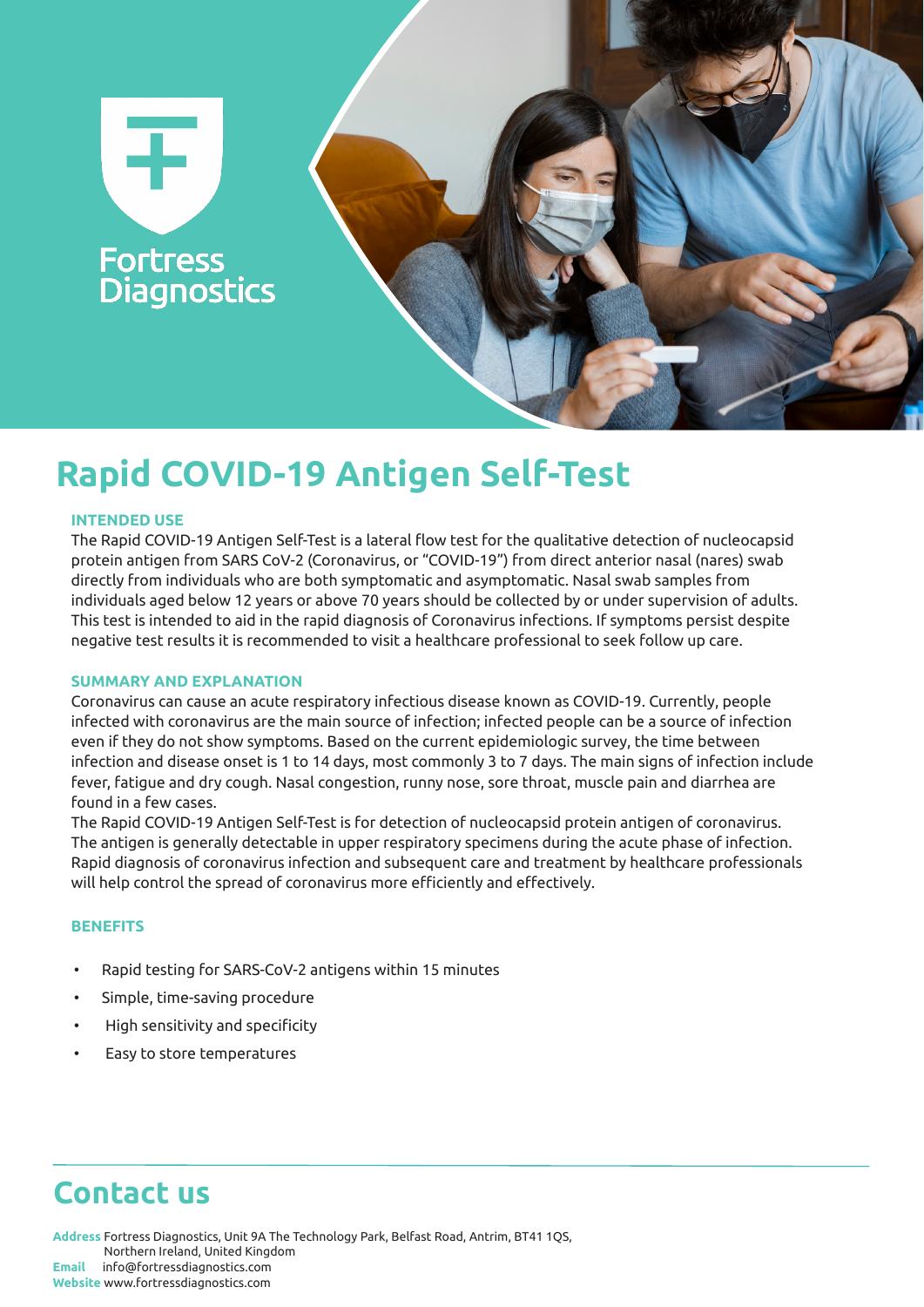

### **KIT CONTENTS**

|                                        | <b>COVSTN01</b> | <b>COVSTN05</b> | <b>COVSTN07</b> | <b>COVSTN15</b> | <b>COVSTN20</b> |
|----------------------------------------|-----------------|-----------------|-----------------|-----------------|-----------------|
| <b>Test Device</b>                     |                 |                 |                 | 15              | 20              |
| Sterile Swab                           |                 |                 |                 | 15              | 20              |
| Extraction Tube with<br>Buffer and Tip |                 |                 |                 | 15              | 20              |
| Workstation                            |                 |                 |                 |                 |                 |
| Instruction for Use                    |                 |                 |                 |                 |                 |

### **MATERIALS REQUIRED BY NOT PROVIDED**

### **SPECIFICATION**

• Clock, timer or stopwatch and plastic bag for waste.

| Information   | Detail                     |  |  |
|---------------|----------------------------|--|--|
| Results Time  | 15 minutes                 |  |  |
| Storage       | $2 - 30$ °c                |  |  |
| Shelf Life    | 24 months                  |  |  |
| Specimen Type | Nasopharyngeal /Nasal Swab |  |  |

### **TEST PROCEDURE**

Wash or sanitize your hands before performing the test. The test should be performed at room temperature (15-30°C). Allow the test to reach room temperature prior to use if any parts have been stored in a refrigerator.

1. Insert the tube into the workstation. remove the lid from the top of the tube.



- 2. Open swab package where indicated. Pull the swab out by grasping the plastic end. Do not pouch the absorbent swab tip.
- 3. Carefully insert absorbent tip of the swab into your left nostril. Ensure that the entire swab tip is inside your nostril (2-4cm deep). Do not insert the swab further after you feel resistance.
- 4. Roll the swab at least 5 times against the insides of your nostril. Ensure good contact between the swab and the insides of your nostril.
- 5. Remove the swab and insert into your right nostril. Repeat Step 4 and 5.



## **Contact us**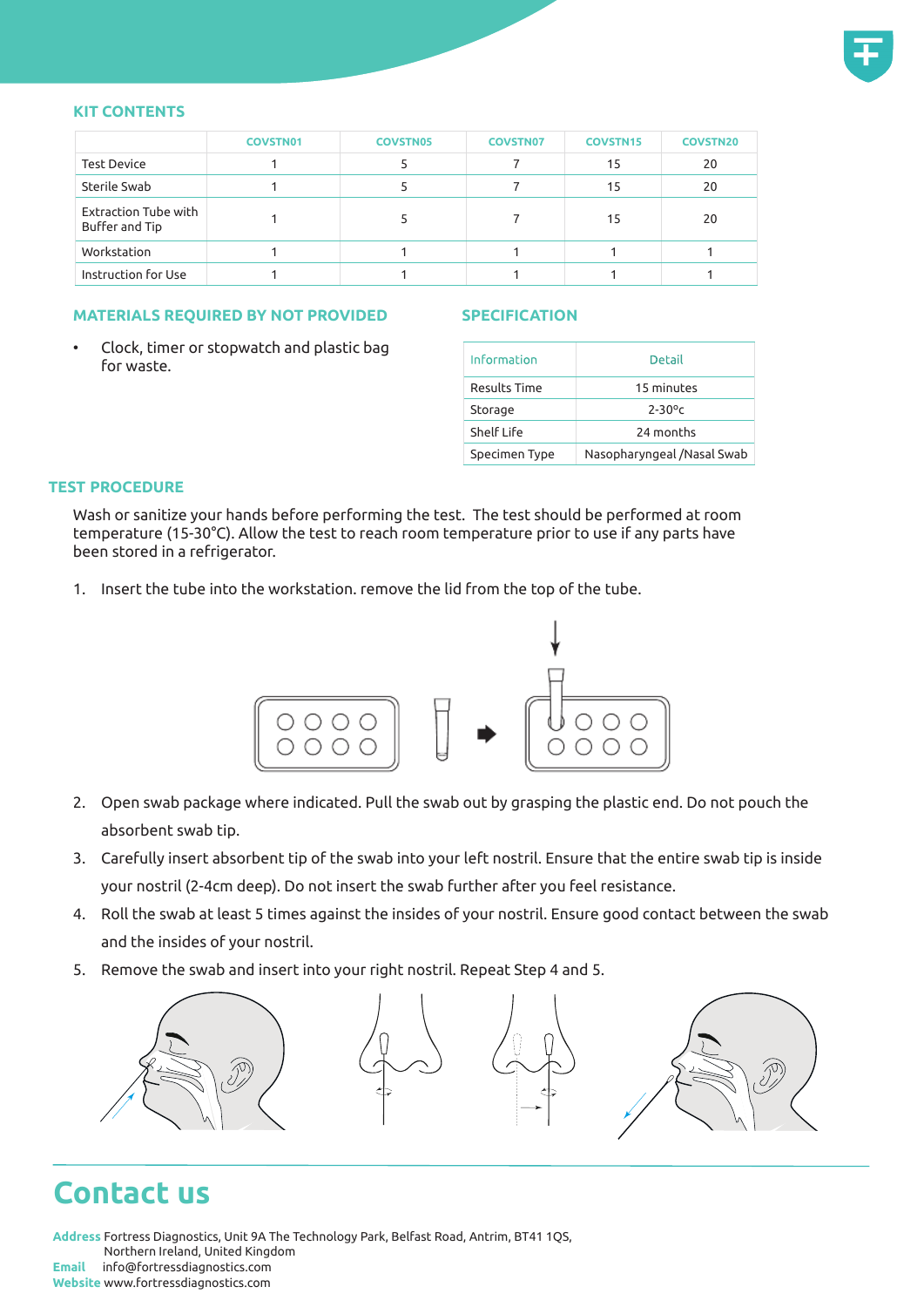

- 6. Remove the swab from your nostril and insert the swab into the tube in the workstation.
- 7. Mix well by rolling the swab at least 6 times while pressing the head of the swab against the bottom and sides of the tube.
- 8. Start timer . Leave the swab in the tube for 1 minute.
- 9. Squeeze the tube several times from the outside. Try to release as much solution from the swab as possible.
- 10. Remove swab and discard in a plastic bag.
- 11. Push the tip provided in the kit into the tube and ensure it fits tightly.



- 12. Remove the test device from the pouch and lay it on a flat clean surface.
- 13. Add 4 drops of the solution into the sample well of the test device by gently squeezing the tube.
- 14. Start timer and wait 15 minutes. It is important to read the results at 15 minutes.
- 15. Read your results (See interpretation of results section).



### **Contact us**